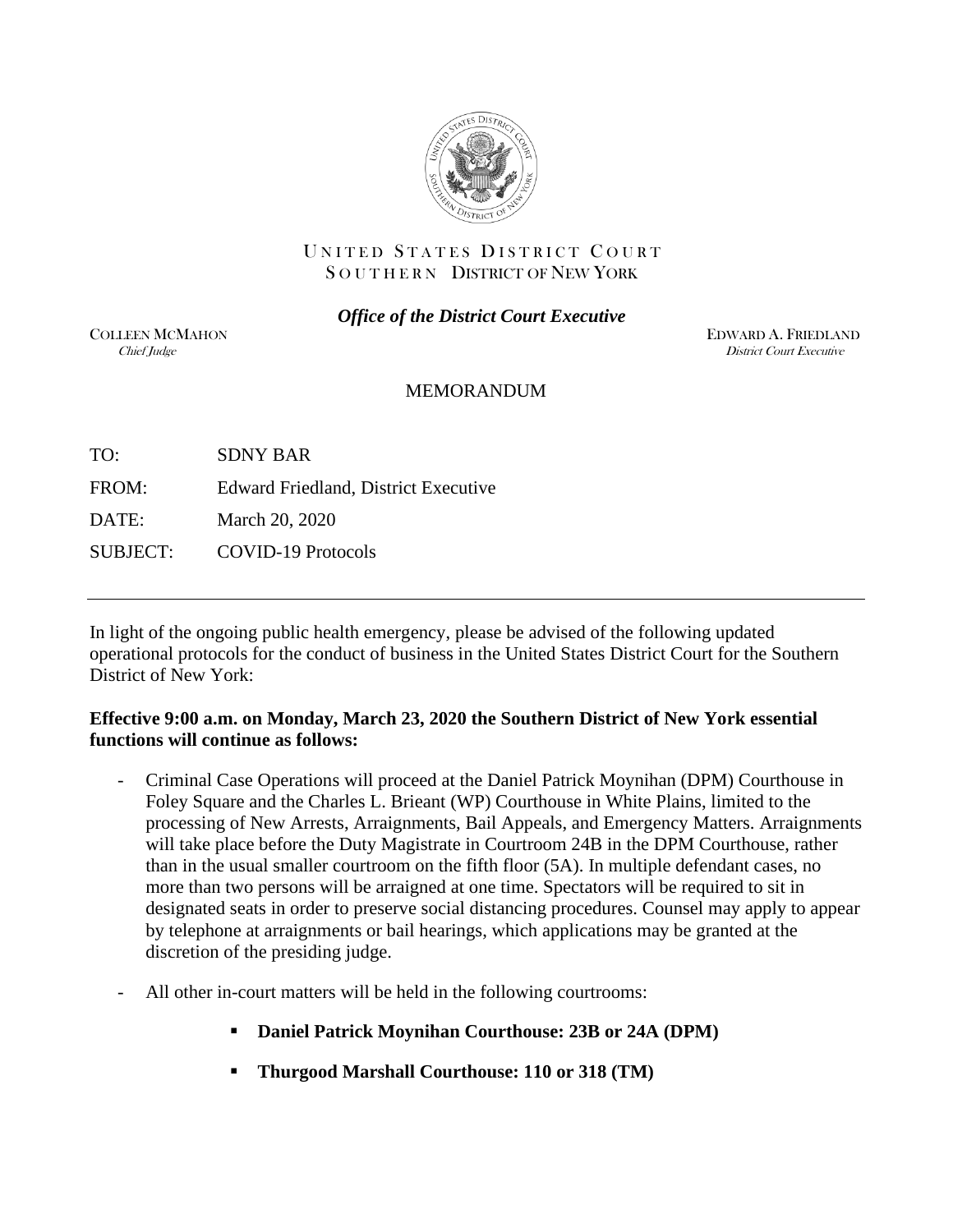# **Charles L. Brieant: 218 (WP)**

- Other criminal matters will be held at the discretion of the presiding judge.
- Part I (emergency civil part) will operate out of the DPM or TM Courthouses (depending on who is on duty) in Foley Square, and will be handled in the usual manner by the judge to whom the case is wheeled out to in WP. Part I will be operational for civil matters only between the hours of 8:30 AM and 4:00 PM Monday through Friday; Part I will not be staffed after 4:00 pm or on weekends for civil matters. Please see below under the heading "Clerk of Court: Emergency Applications and Part I" for instructions about how to file papers that are to be directed to Part I. Argument on applications in civil matters for temporary restraining orders and other emergency relief, if ordered by the Part I judge, will take place in one of the Courtrooms listed above. Applications to participate by teleconference will be entertained and decided by the presiding judge. Counsel should be available by telephone to discuss requests for sealing or issues relating to the filing of papers or service of process; please be sure that any applications to Part I include the name and telephone number of an attorney authorized to deal with such issues. Once emergency relief has been considered and either granted or denied, further proceedings (including motions for preliminary injunction) will ordinarily be handled by the assigned judge, not the Part I judge.
- Part I (emergency criminal matters) will operate in the usual manner and will take place in one of the Courtrooms listed above. Filing papers with chambers by email is strongly encouraged. Emergency criminal applications that must be heard over weekends may be scheduled by consulting the duty roster and telephoning the Part I judge's deputy clerk.
- Civil Case Operations will proceed at the discretion of the individual Judge. In-court appearances will be limited strictly to Emergency Matters, and even these should be conducted by teleconference or (if the presence of witnesses is required) videoconference if possible. If videoconference is not possible, they will also take place in one of the Courtrooms listed above.

**Many judges have updated their individual rules and practices or adopted emergency rules and practices for the current situation. Any new or revised rules are available on the court website at:** www.nysd.uscourts.gov/judges

**For more information, please visit the Court's website:** [www.nysd.uscourts.gov/covid-19](http://www.nysd.uscourts.gov/covid-19-coronavirus) [coronavirus](http://www.nysd.uscourts.gov/covid-19-coronavirus) or call: (212) 805-0005.

**Clerk's Office:** The Clerk's Office will continue to operate as follows:

*PLEASE NOTE: Any documents submitted for filing in a drop box must be time-stamped, sealed in an envelope addressed to the Clerk of Court, and must include the filer's contact information.* 

- Office of the Clerk of Court: Foreign mailings will be accepted through the drop box located in the lobbies of the Daniel Patrick Moynihan (DPM) and the White Plains (WP) courthouses.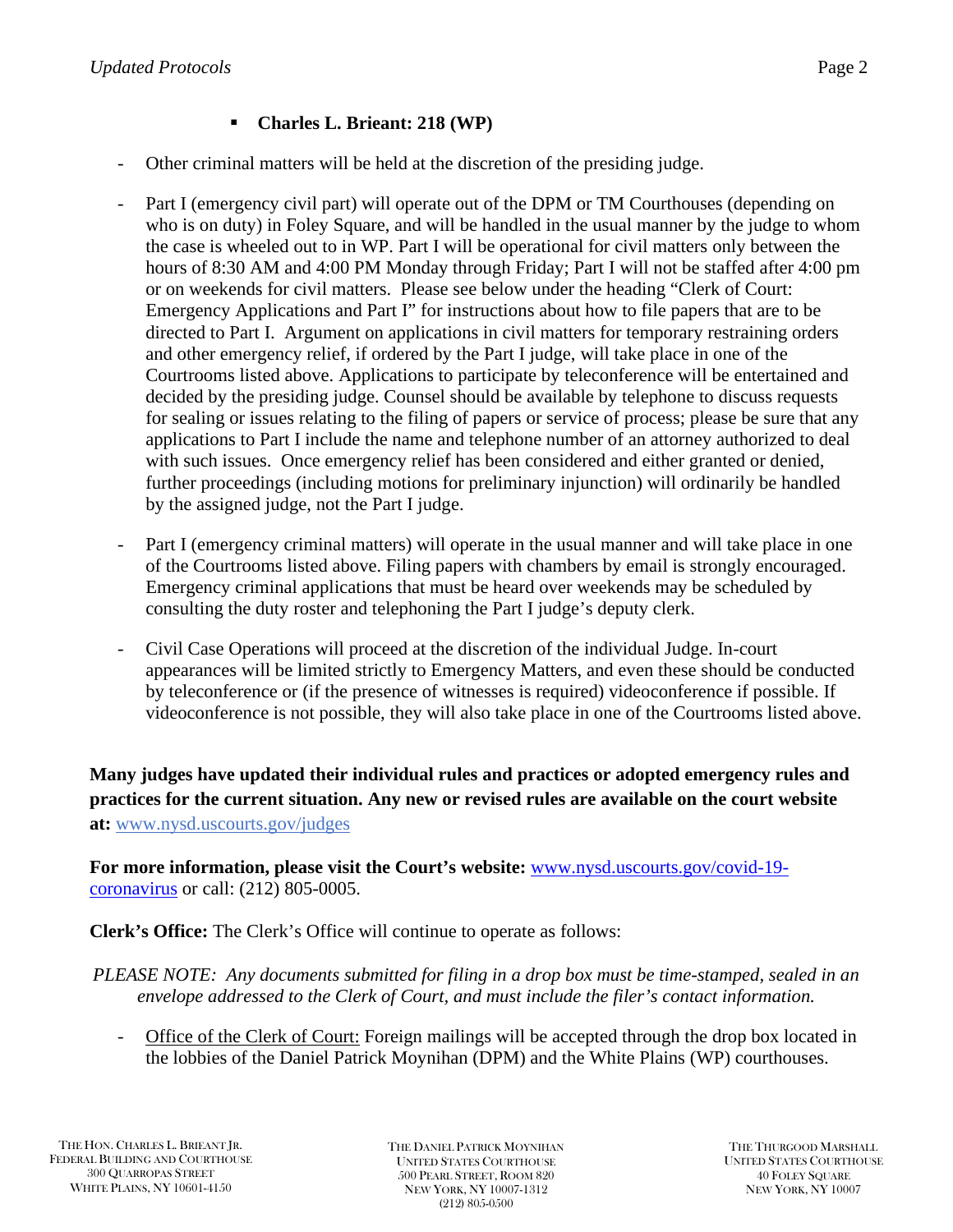- Records Management: The Records Management Unit will accept and fulfill records requests through the mail. Sealed filings in civil and criminal matters can be left in the drop box located in the lobbies of the DPM and WP courthouses.
- Finance: The Finance Unit will accept restitution payments through the mail and the drop box located in the lobbies of the DPM and WP courthouses. Subpoena requests can be left in the drop box located in the lobbies of the DPM and WP courthouses. The subpoena request must include a self-addressed stamped envelope and will be processed and returned to the attorney through the mail.
- Self-Represented (Pro Se) Filings: All filings will be accepted through the mail and the drop box located in the lobbies of the DPM and WP courthouses. Assistance with procedural questions will be provided by phone: Pro Se Intake Unit (212) 805-0175.
- Civil and Miscellaneous Case Openings: Cases filed electronically will continue to be processed and assigned to judges. False Claims Act (Qui Tam) cases filed pursuant to 31 U.S.C. §3729 may be submitted to the court by placing the filing in the drop box located in the lobbies of the DPM and WP courthouses.
- Miscellaneous Operations: Civil appeals, orders and judgments, Help Desk and attorney admissions will continue to provide support by phone (212) 805-0800 and through email: HelpDesk@nysd.uscourts.gov.
- Criminal Case Operations: The Arraignment Unit will be staffed and providing support for all presentments, bail hearings, pleas, magistrate judge applications and bond signings. Criminal appeals will be accepted in person in the DPM courthouse, and criminal appeals may be submitted in WP through the drop box in that courthouse location.
- Emergency Applications and Part I: For emergency applications that are submitted in a case pending before the court, attorneys are directed to file the emergency application in ECF and call chambers and leave a voicemail alerting the judge to the filing. If the emergency application is not associated with a pending case before the court, attorneys are advised to submit the application to the court, along with contact information, through the drop box located in the lobbies of the DPM and WP courthouses and to call the Clerk's Office at (212) 805-0140 to alert the Clerk of Court to the filing.
- Mediation: Court ordered mediation will no longer take place in the courthouses. Mediators and the parties are encouraged to use alternate locations or other methods of convening mediation sessions. Please contact the Mediation Office for further guidance regarding this change in practice: (212) 805-0643.

For any questions, concerns or requests related to the above, please contact the main Clerk's Office telephone line at (212) 805-0136, or the Clerk's Office website: www.nysd.uscourts.gov.

**District Executive Office:** The District Executive's Office will continue to operate as follows: